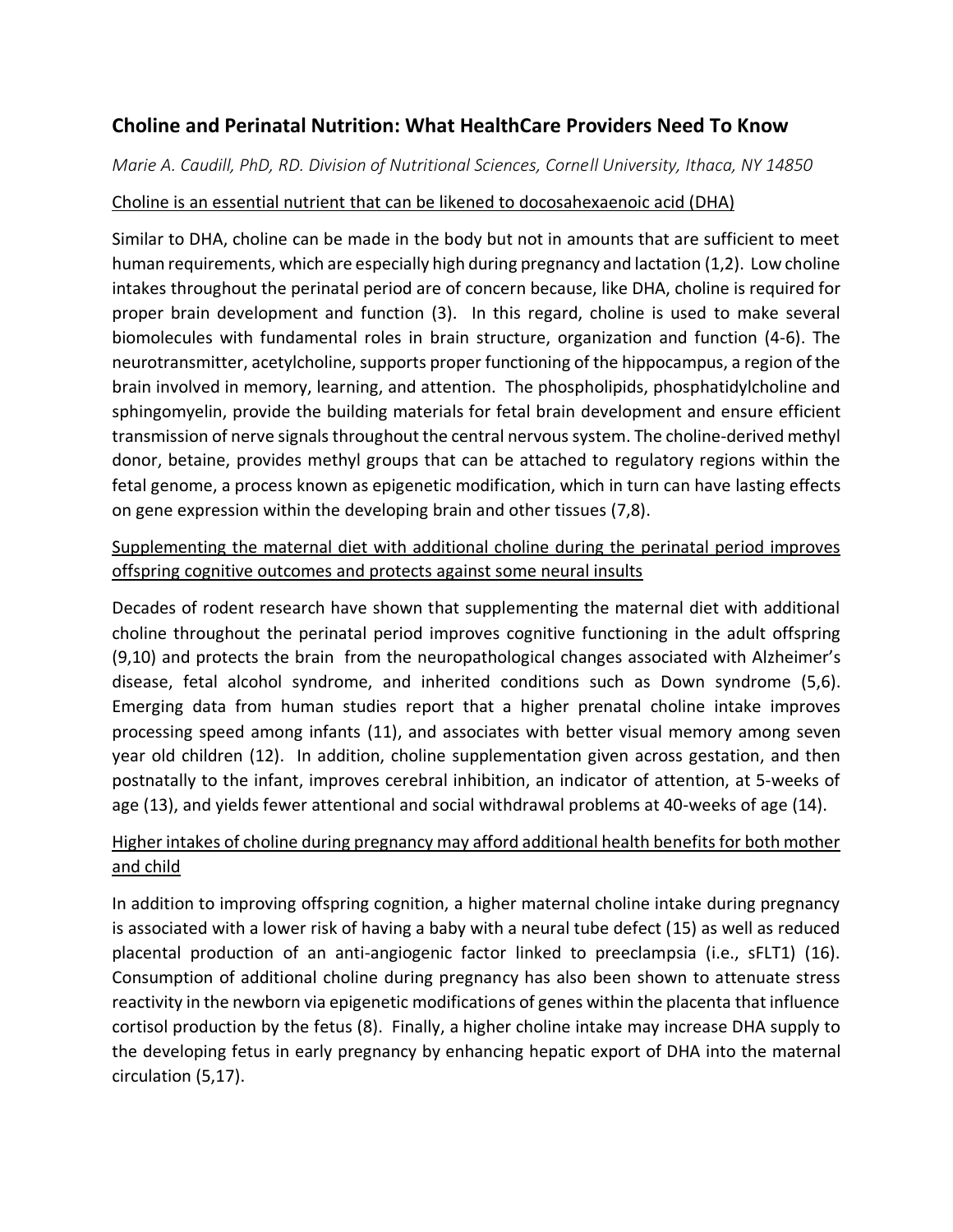Most pregnant and lactating women are not consuming recommended intakes of choline, and would likely benefit from increasing dietary and/or supplemental choline intake

The Institute of Medicine (now National Academy of Medicine) established dietary recommendations for choline in the form of adequate intake (AI) levels (18). The AI for women of reproductive age is 425 mg choline/d with upward adjustments to 450 mg choline/d for pregnant women, and 550 mg choline/d for lactating women (secondary to the high choline content of breastmilk) (1, 18). Of note, usual choline intakes among pregnant women are estimated to be 320 mg/d, and less than 10% of pregnant women meet target intake levels (19). Choline intake can be enhanced during the perinatal period by increasing consumption of choline-rich foods such as egg yolks, beef, chicken and fish (1). For women who are unable to achieve intake targets through diet alone, supplemental choline should be considered. The American Medical Association in 2017 announced it will support actions to boost choline amounts in prenatal vitamins (20), while the importance of choline as a "brain-building" nutrient was highlighted by the American Academy of Pediatrics in 2018 (3).

#### **REFERENCES**

- 1. Caudill MA. Pre- and Postnatal Health: Evidence of Increased Choline Needs. J Am Diet Assoc 2010; 110: 1198–206.
- 2. Yan J, Jiang X, West AA, et al. Maternal choline intake modulates maternal and fetal biomarkers of choline metabolism in humans. Am J Clin Nutr 2012; 95: 1060–71.
- 3. Schwarzenberg SJ, Georgieff MK. Advocacy for improving nutrition in the first 1000 days to support childhood development and adult health. Pediatrics 2018; 141: e20173716.
- 4. Jiang X, West AA, Caudill MA. Maternal choline supplementation: A nutritional approach for improving offspring health? Trends in Endocrinology and Metabolism. 2014; 25:263-73.
- 5. Blusztajn JK, Slack BE, Mellott TJ. Neuroprotective Actions of Dietary Choline. Nutrients 2017, 9, 815.
- 6. Strupp BJ, Powers BE, Velazquez R, et al. Maternal Choline Supplementation: A Potential Prenatal Treatment for Down Syndrome and Alzheimer's Disease. Current Alzheimer Research. 2016; 13: 97.
- 7. Niculescu MD, Craciunescu CN, Zeisel SH. Dietary choline deficiency alters global and gene-specific DNA methylation in the developing hippocampus of mouse fetal brains. FASEB J 2006; 20: 43–9.
- 8. Jiang X, Yan J, West AA, et al. Maternal choline intake alters the epigenetic state of fetal cortisolregulating genes in humans. FASEB J 2012; 26: 3563–74.
- 9. Meck WH, Williams CL. Metabolic imprinting of choline by its availability during gestation: implications for memory and attentional processing across the lifespan. Neurosci Biobehav Rev 2003; 27: 385–99.
- 10. McCann JC, Hudes M, Ames BN. An overview of evidence for a causal relationship between dietary availability of choline during development and cognitive function in offspring. Neurosci Biobehav Rev 2006; 30: 696–712.
- 11. Caudill MA, Strupp BJ, Muscalu L, Nevins JEH, Canfield RL. Maternal choline supplementation during the third trimester of pregnancy improves infant information processing speed: a randomized, doubleblind, controlled feeding study. FASEB J 2018; 32: 2172–80.
- 12. Boeke CE, Gillman MW, Hughes MD, et al. Choline intake during pregnancy and child cognition at age 7 years. Am J Epidemiol 2013; 177: 1338–47.
- 13. Ross RG, Hunter SK, McCarthy L, et al. Perinatal choline effects on neonatal pathophysiology related to later Schizophrenia risk. Am J Psychiatry 2013; 170: 290–8.